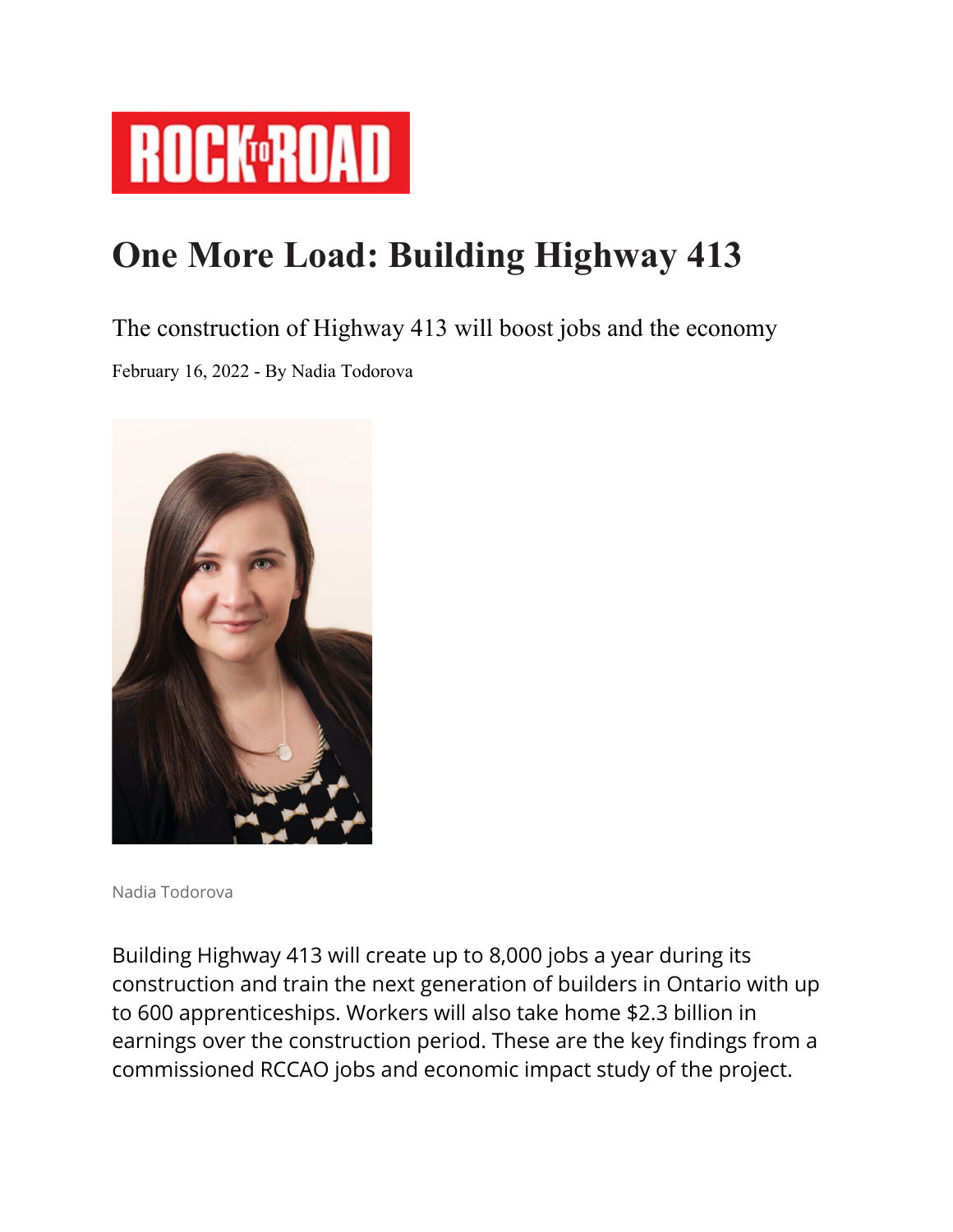This highway for the future will be built for the people and goods of tomorrow, facilitating much needed housing and solidifying Ontario's position as the economic engine of Canada. The project is a forwardthinking mix of future transit and transportation infrastructure that the province needs for its future growth.

Ontario's Greater Toronto Area is among the fastest growing regions in North America. The area expects to welcome an additional 2.8 million people over the next 25 years, with 58 per cent of that population growth destined for York, Halton, and Peel regions. The expected population growth will increase demand for critical infrastructure for everything from water, wastewater, housing, transit systems, highways and roads.

## **RELATED: [RCCAO advocates for Bradford Bypass,](https://www.rocktoroad.com/rccao-bradford-bypass-highway-413-construction/)  [Highway 413 construction](https://www.rocktoroad.com/rccao-bradford-bypass-highway-413-construction/)**

This is why we need to proceed with the construction of Highway 413, and create a transportation corridor for Ontario's future. The highway will be the corridor's anchor, making it a transformational project for the economic success of the province to help move people and goods across this fast-growing region of Ontario. The highway will also create the capabilities for other transit infrastructure, including a dedicated transitway for bus or LRT transit to serve the region.

RCCAO's report's release was timely as the Government of Ontario is bringing Highway 413 closer to construction, announcing funds in Minister Bethlenfalvy's Fall Economic Statement to acquire the land needed to make Highway 413 a reality, as well as funding construction of the Bradford Bypass in the north part of the GTA.

The Minister's news is welcomed as Ontario has grappled with growing pains in recent decades, and our governments' ability to plan and build infrastructure has not always kept pace with the needs. The gridlock the region experiences today already comes with significant economic costs –